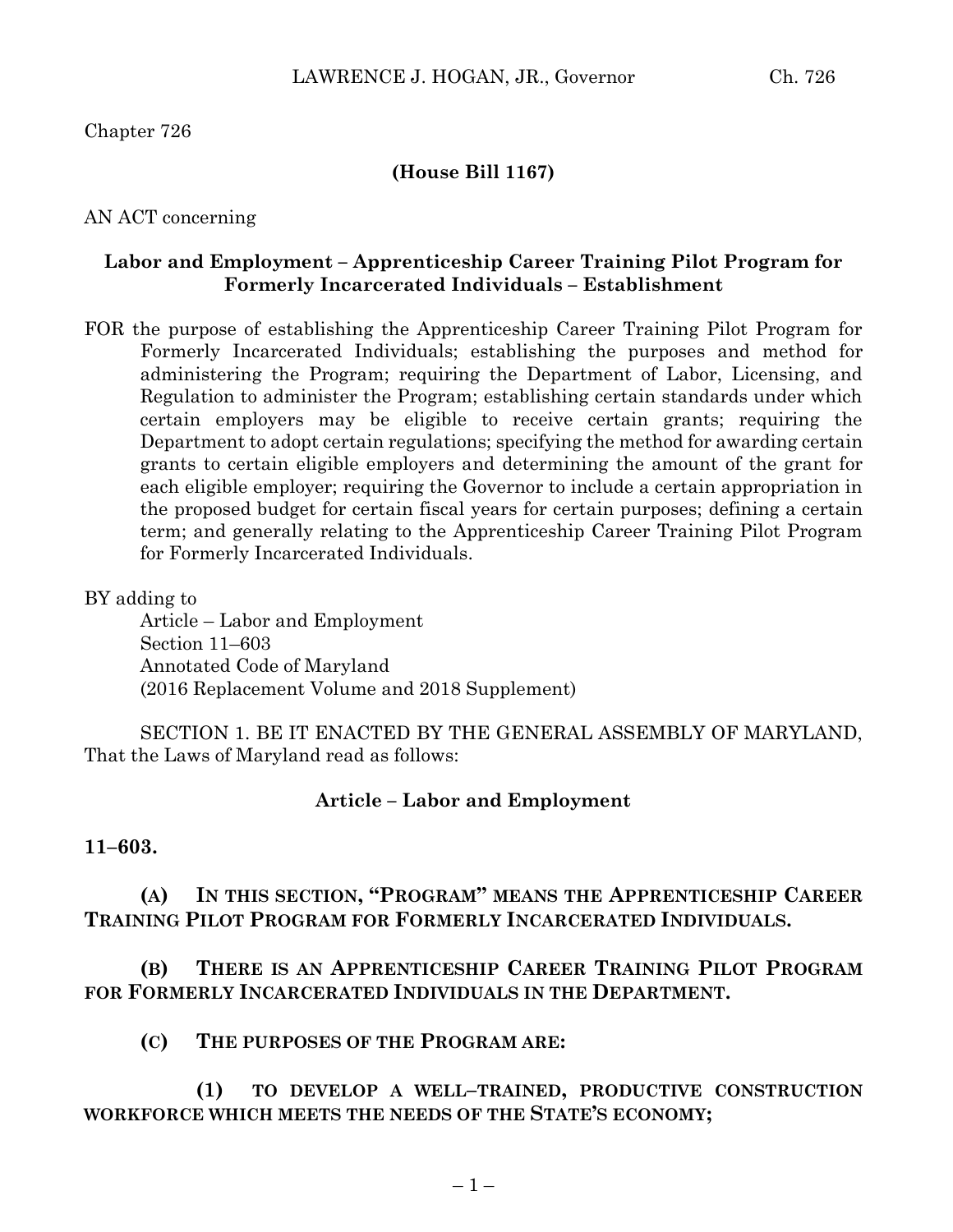## Ch. 726 2019 LAWS OF MARYLAND

**(2) TO ENCOURAGE EMPLOYERS TO HIRE FORMERLY INCARCERATED INDIVIDUALS IN THE CONSTRUCTION INDUSTRY; AND**

**(3) TO HELP EMPLOYERS OFFSET ADDITIONAL COSTS, IF ANY, ASSOCIATED WITH HIRING APPRENTICES.**

**(D) (1) THE DEPARTMENT SHALL ADMINISTER THE PROGRAM AND PROVIDE GRANTS ON A COMPETITIVE BASIS TO EMPLOYERS THAT MEET THE REQUIREMENTS UNDER PARAGRAPH (2) OF THIS SUBSECTION.**

**(2) AN EMPLOYER IS ELIGIBLE TO RECEIVE A GRANT IF THE EMPLOYER EMPLOYS ONE OR MORE FORMERLY INCARCERATED APPRENTICES WHO:**

**(I) HAVE BEEN EMPLOYED BY THE EMPLOYER FOR AT LEAST 7 MONTHS;**

**(II) ARE ENGAGED IN A BUILDING OR CONSTRUCTION TRADE;**

**(III) ARE ENROLLED IN THE FIRST YEAR OF AN APPRENTICESHIP PROGRAM REGISTERED WITH THE DIVISION OF WORKFORCE DEVELOPMENT AND ADULT LEARNING UNDER § 11–405(B) OF THIS TITLE; AND**

**(IV) LIVE IN BALTIMORE CITY OR DORCHESTER COUNTY.**

**(E) (1) AS PROVIDED IN THE STATE BUDGET, THE PROGRAM SHALL AWARD GRANTS TO ELIGIBLE EMPLOYERS.**

**(2) FOR FISCAL YEARS 2021, 2022, AND 2023, THE GOVERNOR SHALL INCLUDE IN THE ANNUAL STATE BUDGET AN APPROPRIATION OF AT LEAST \$100,000 FOR THE PROGRAM TO:**

**(I) PROVIDE GRANTS TO ELIGIBLE EMPLOYERS; AND**

**(II) COVER ADMINISTRATIVE COSTS.**

**(F) THE AMOUNT OF A GRANT AWARDED BY THE PROGRAM UNDER SUBSECTION (E) OF THIS SECTION SHALL BE BASED ON THE NUMBER OF APPRENTICES THAT AN ELIGIBLE EMPLOYER EMPLOYS WHO MEET THE DESCRIPTION IN SUBSECTION (D)(2) OF THIS SECTION.**

**(G) A GRANT SHALL CONSIST OF A MAXIMUM OF \$1,000 FOR EACH APPRENTICE THAT AN ELIGIBLE EMPLOYER EMPLOYS WHO MEET THE DESCRIPTION**